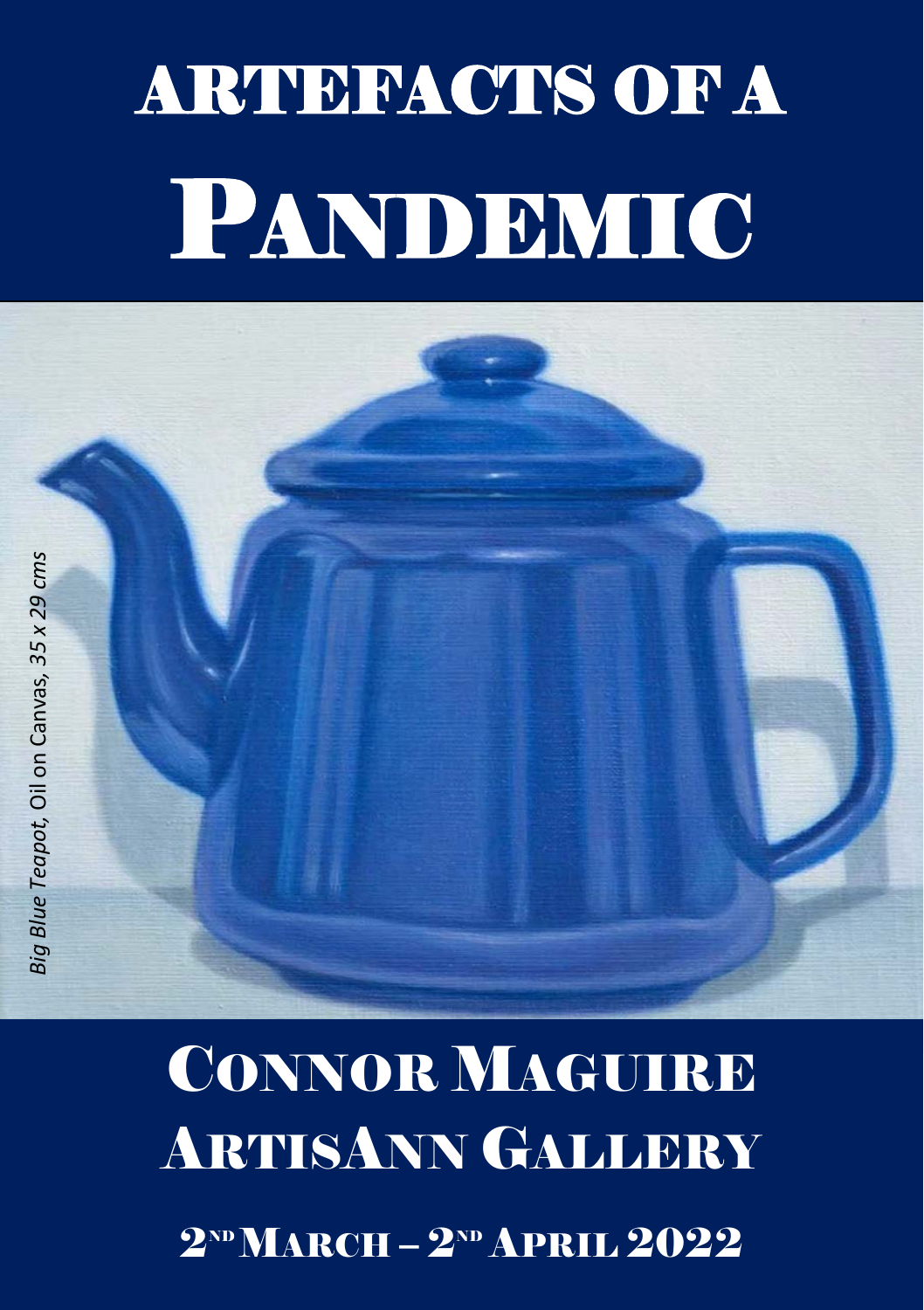

Welcome to the ArtisAnn Gallery where you'll find high quality contemporary artwork by award-winning painters and sculptors, many of whom are members of the Royal Ulster Academy (RUA), some exciting new works by emerging young artists, straight out of Art College, and some artists on the cusp of making it big!

We pride ourselves on our friendly, professional service and our knowledge of the artworks on display.

Selected with homes and businesses in mind, you're sure to find something to fall in love with among our wide selection of contemporary artworks.

We can even arrange private gallery viewings and home visits to help you find that perfect piece of artwork that makes a house a home!

### **ArtisAnn –** *Art that works for you!*

**ArtisAnn** is a member of the '**Own Art'** scheme,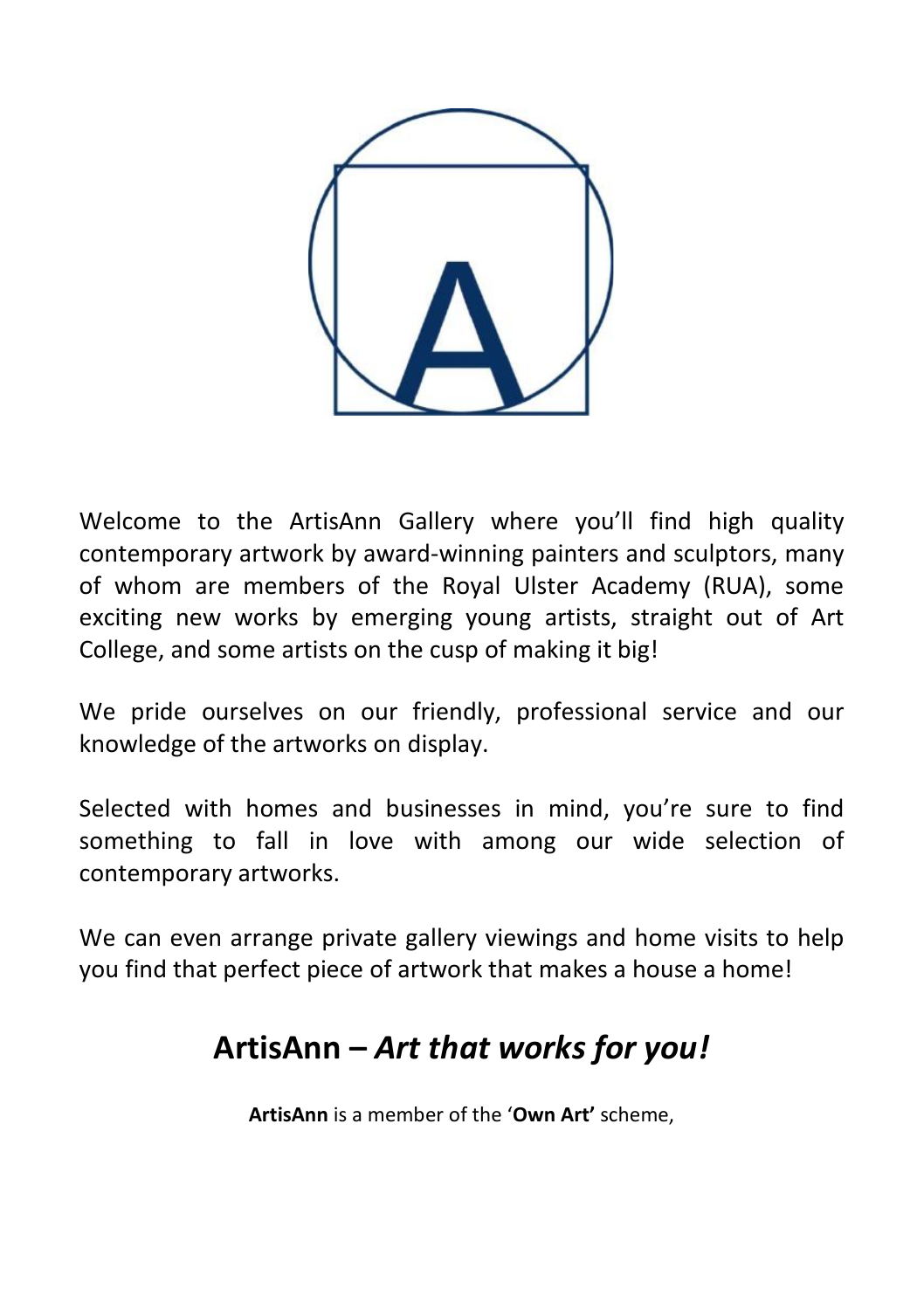### **Connor Maguire**

Connor Maguire was born in 1977 in Belfast and studied Fine Art at the University of Ulster. He works in a variety of media, from painting in oils and watercolours to drawing in charcoal and graphite. He also produces limited edition prints in the form of woodcuts and linocuts.



In this exhibition, Connor has chosen to produce a number of paintings that focus on those things we tend to take for granted. The significance they gained during the lockdown period reflect our behaviour during, and our reaction to, the pandemic, with some objects achieving more notoriety than others. Hand sanitizer suddenly became an object of desire and, as panic buying set in, stocks of these products vanished from the shelves. Working from home became a major lifestyle change, leading to increased sales in technology and software; items such as bleach and other cleaning products all increased exponentially in sales, showing our concern for keeping clean and safe; consumption of alcohol rose, while the good old 'wee cup of tea' helped many others through the worst of times. All these items were lovingly reproduced while the artist was in lockdown.

Connor has won many visual art awards over the years including being shortlisted twice as *Artist of the Yea*r in association with **Artists and Illustrators** magazine.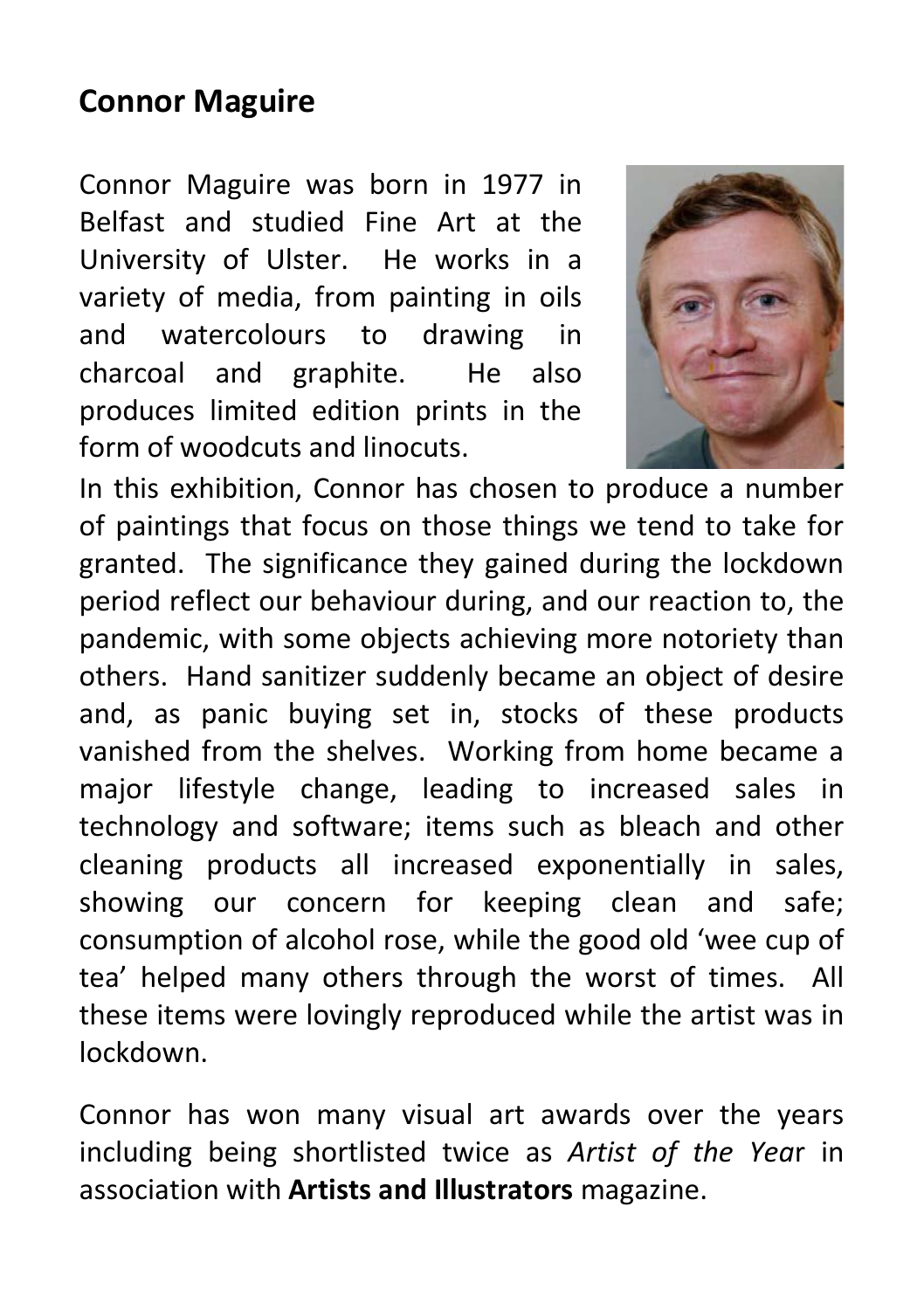

*Half Full*, Oil on Linen, 35 x 29 cms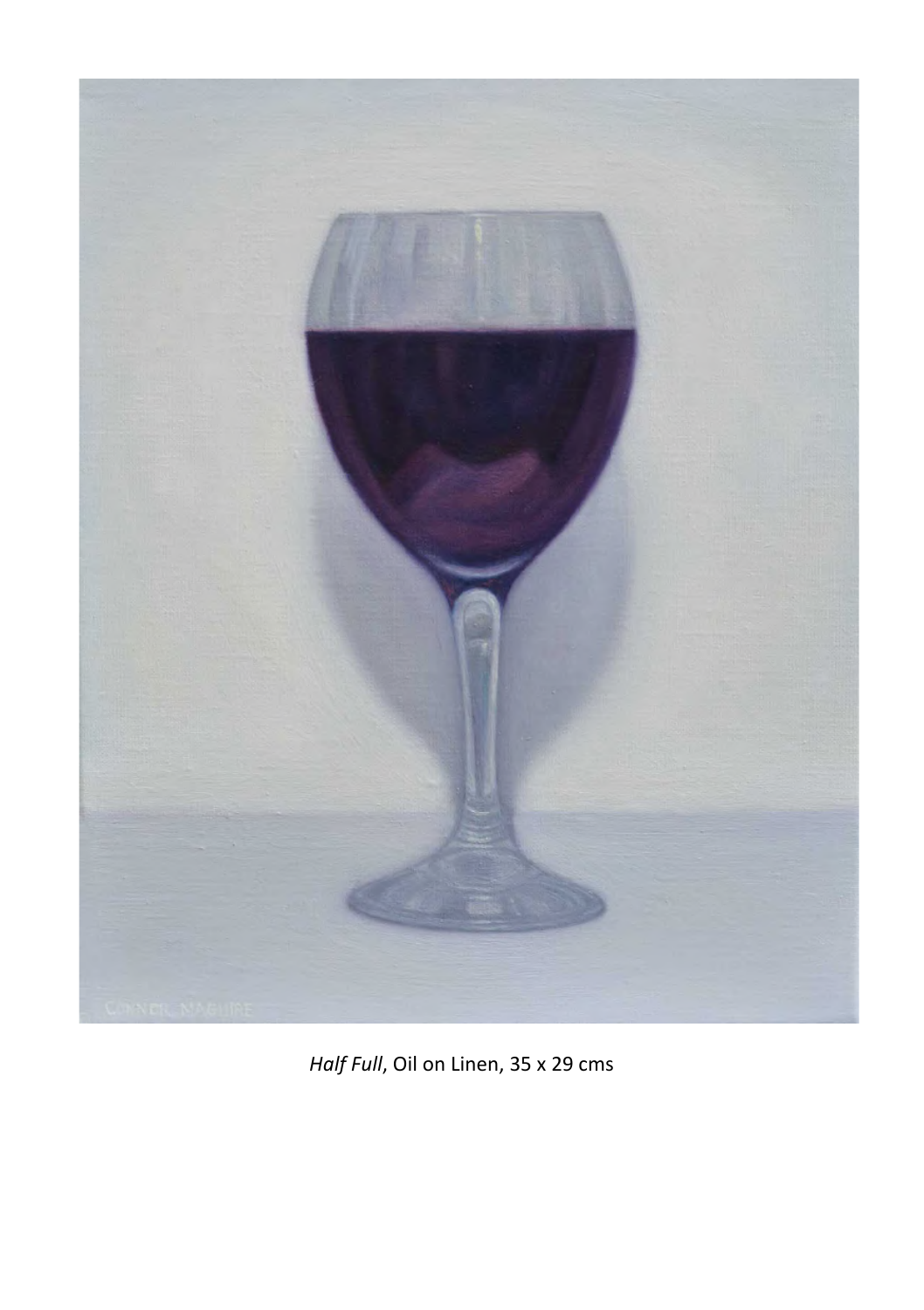

*Mortality*, Oil on Linen, 35 x 29 cms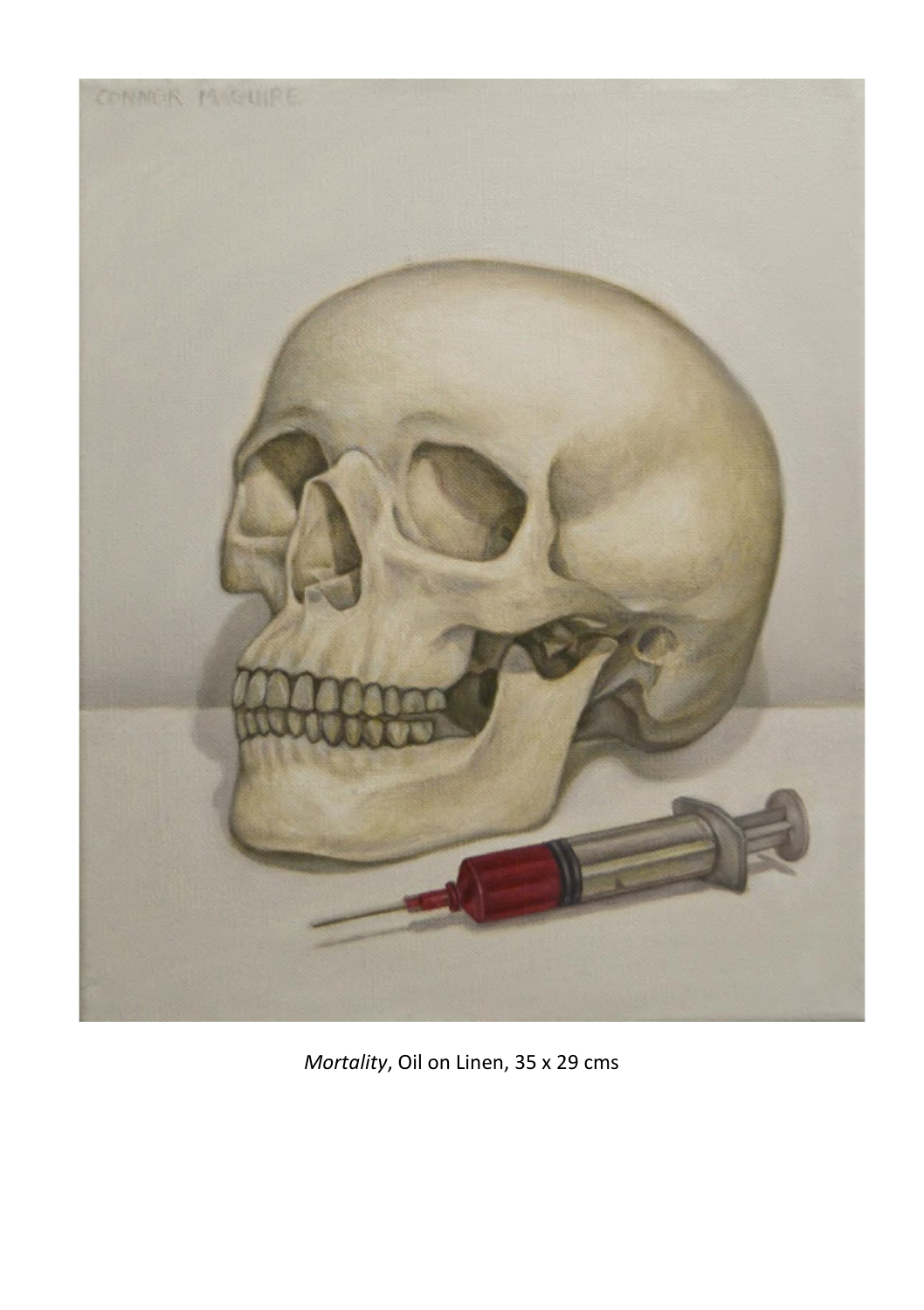

*Big Red Cup*, Oil on Linen, 35 x 29 cms



*Soap*, Oil on Linen, 29 x 35 cms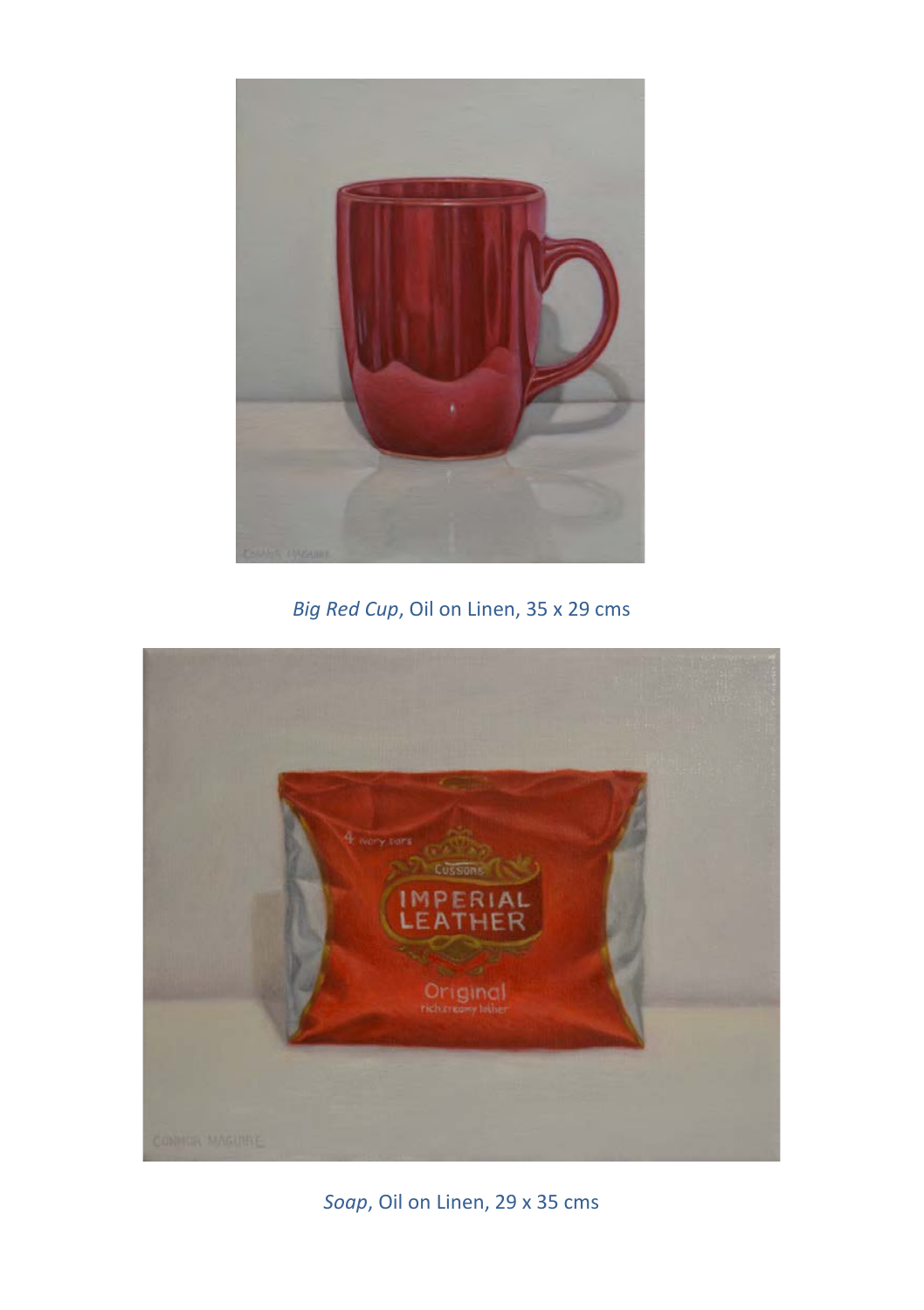

*Chicken Soup*, Oil on Linen, 35 x 29 cms



*Tomato Soup*, Oil on Linen, 35 x 29 cms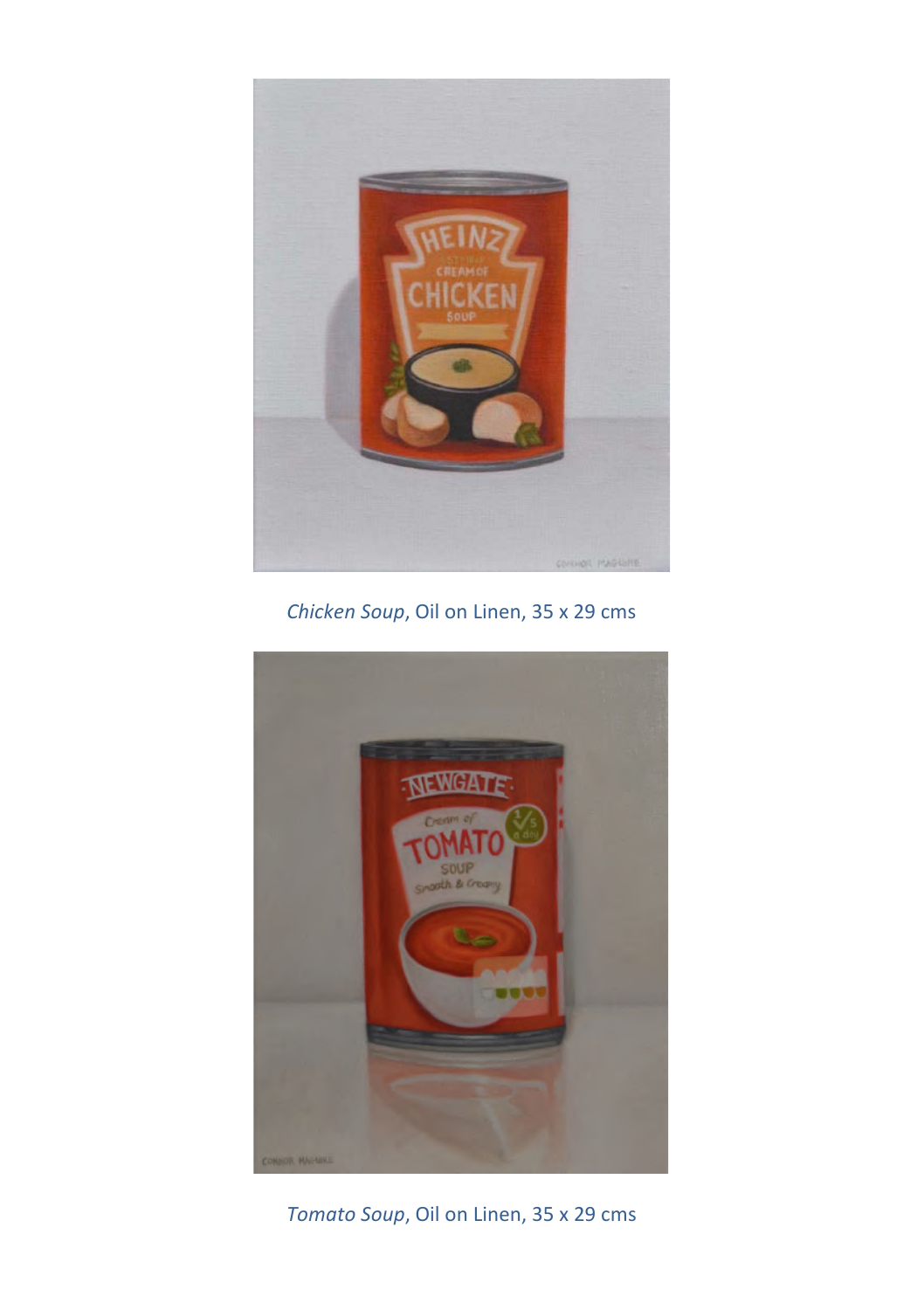

*Gin*, Oil on Linen, 35 x 29 cms



*Sanitizer*, Oil on Linen, 35 x 29 cms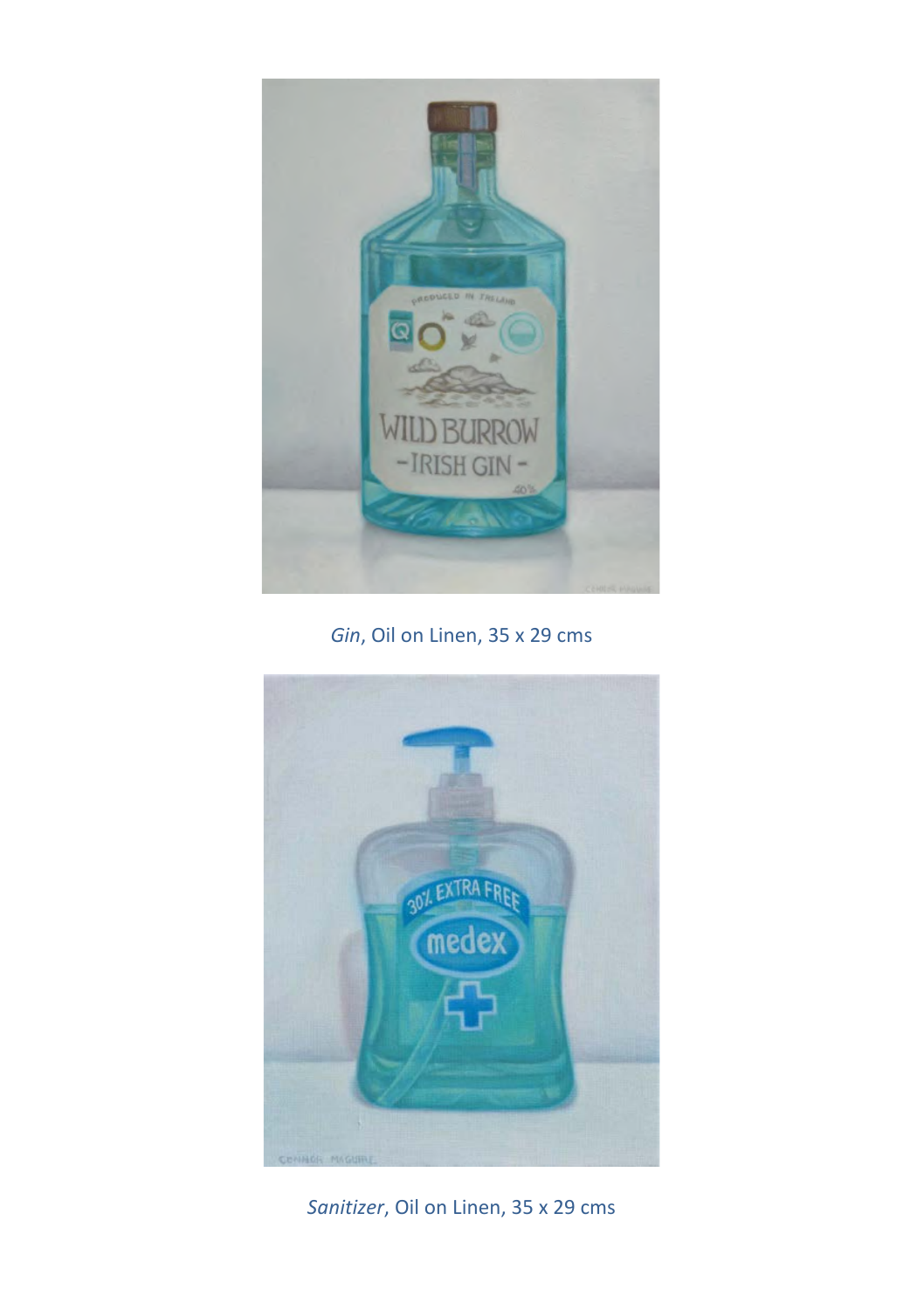

*Tetley*, Oil on Linen, 35 x 29 cms



*Fever*, Oil on Linen, 29 x 35 cms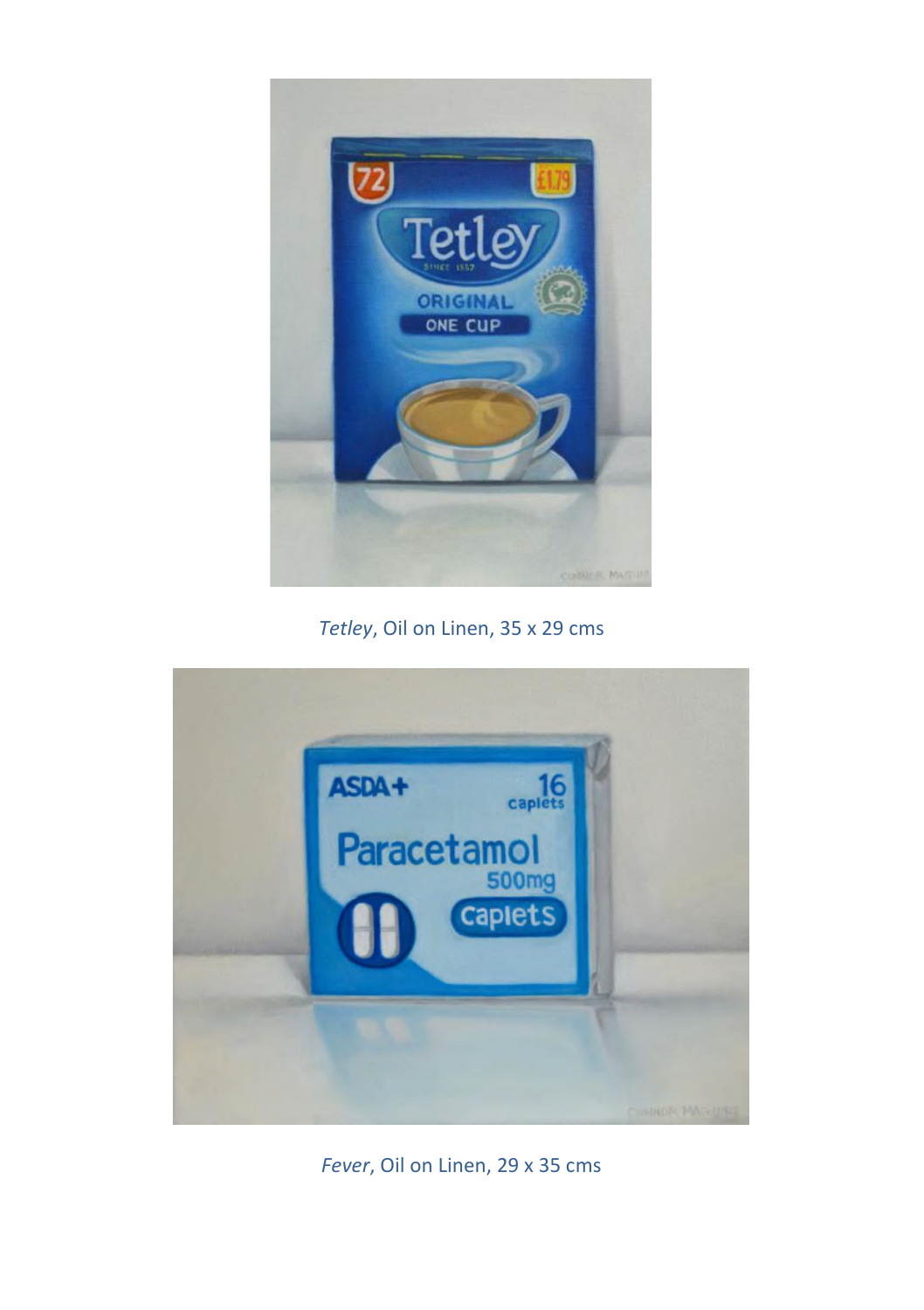

*Pot Noodle*, Oil on Linen, 35 x 29 cms



*Conchiglie*, Oil on Linen, 35 x 29 cms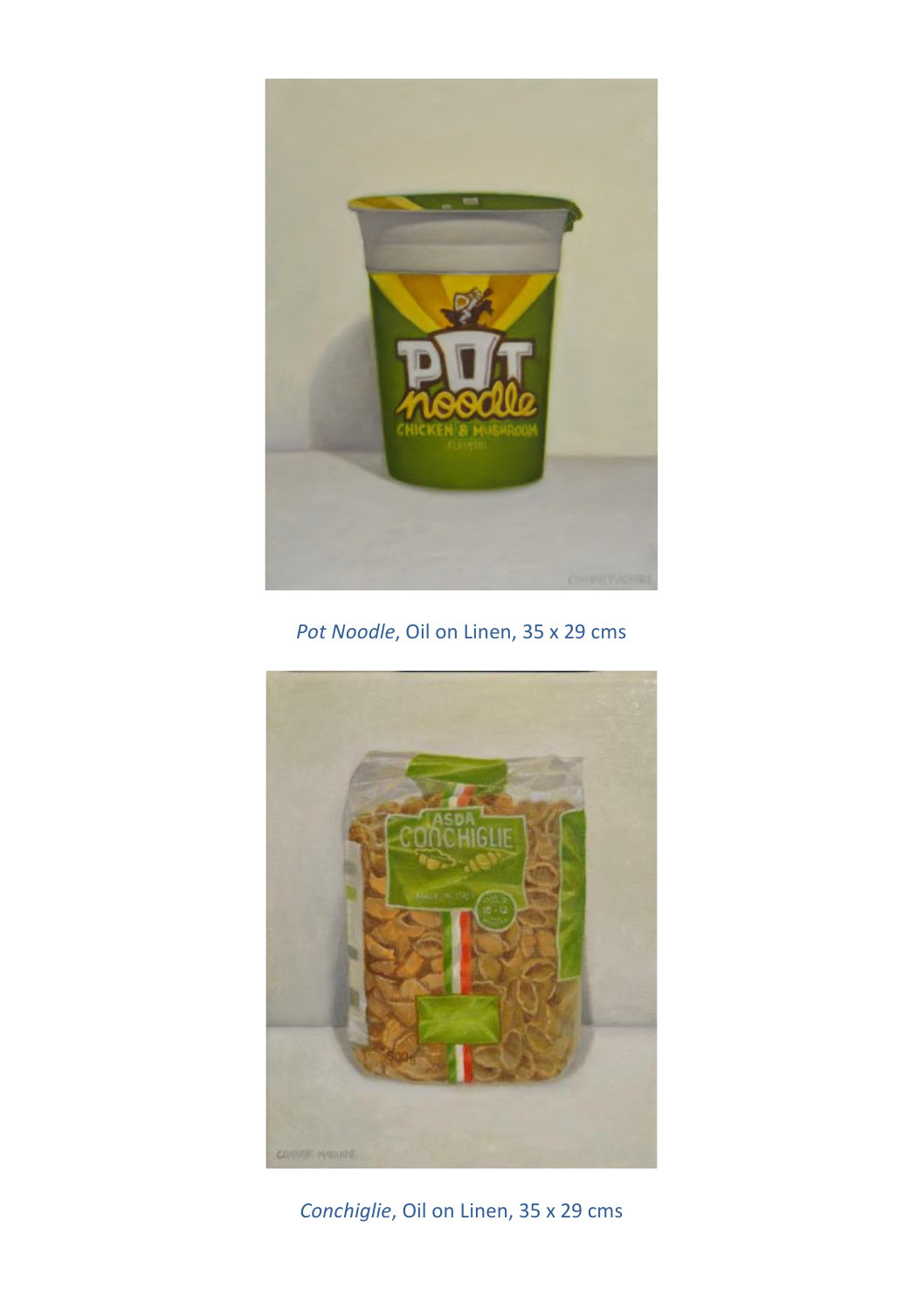

*Cornflakes*, Oil on Linen, 35 x 29 cms



*Milk*, Oil on Linen, 35 x 29 cms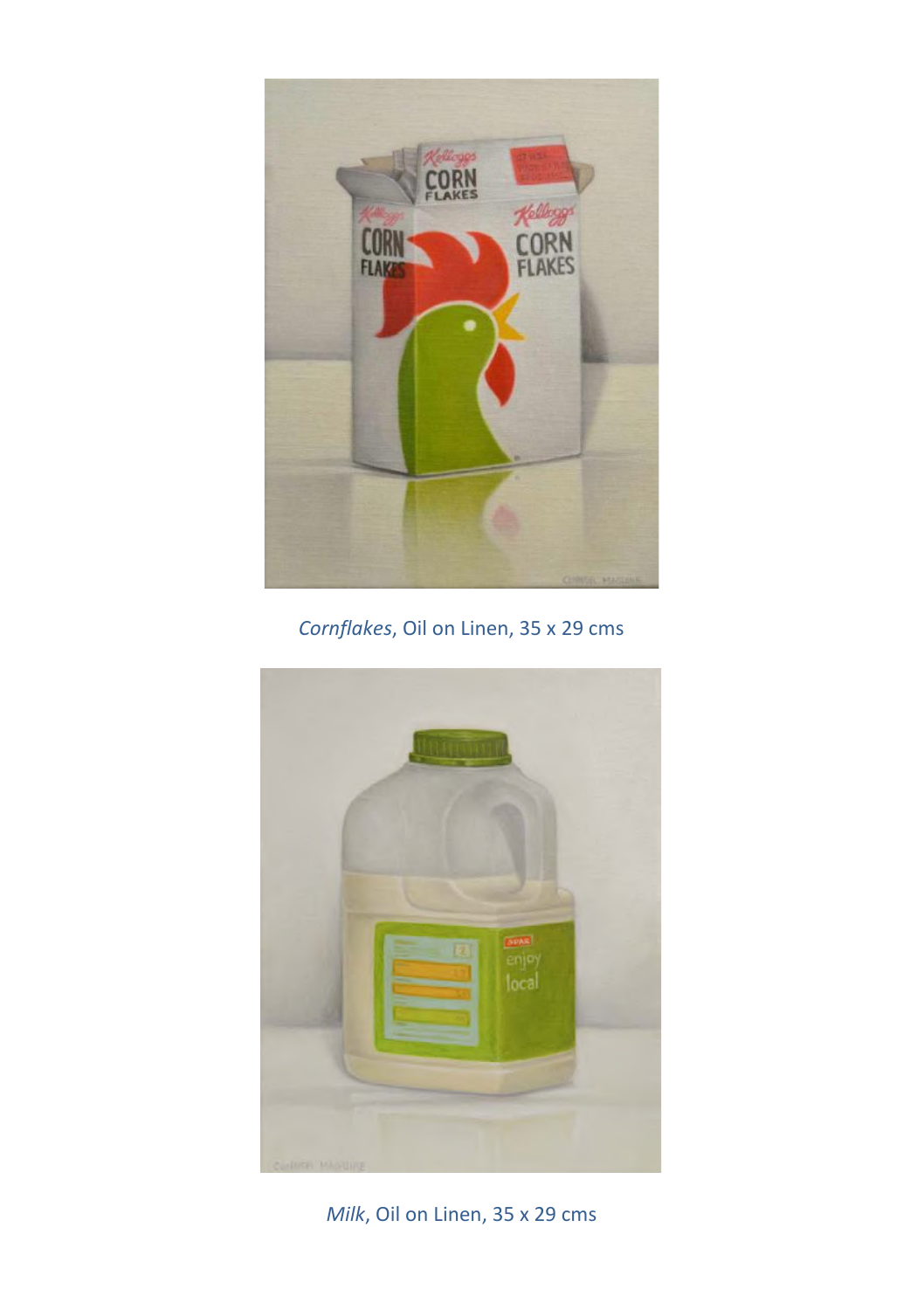

*Vitamins*, Oil on Linen, 35 x 29 cms



*Strawberries*, Oil on Linen, 35 x 29 cms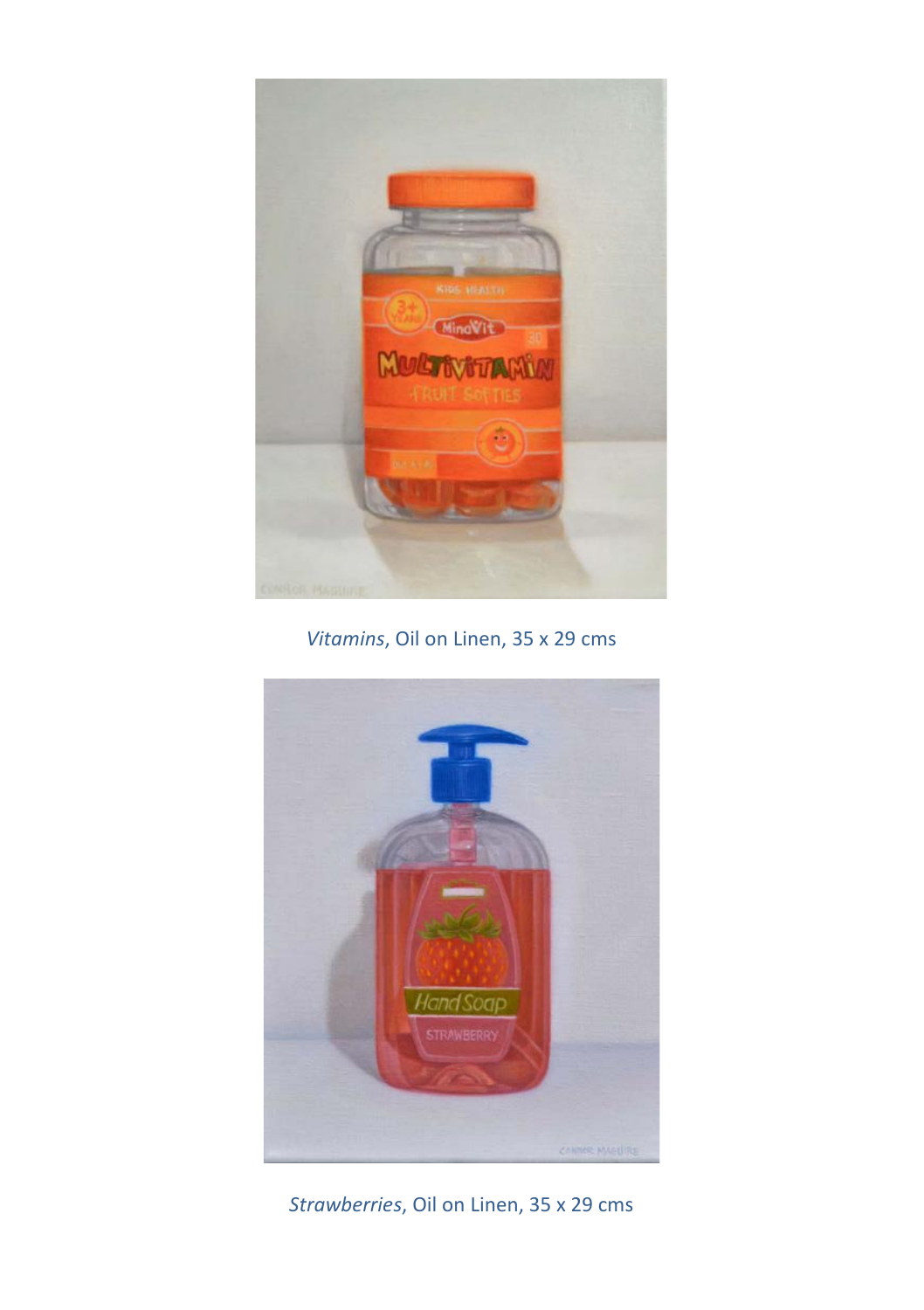

*Washing Up Liquid*, Oil on Linen, 35 x 29 cms



*Linseed Oil*, Oil on Linen, 35 x 29 cms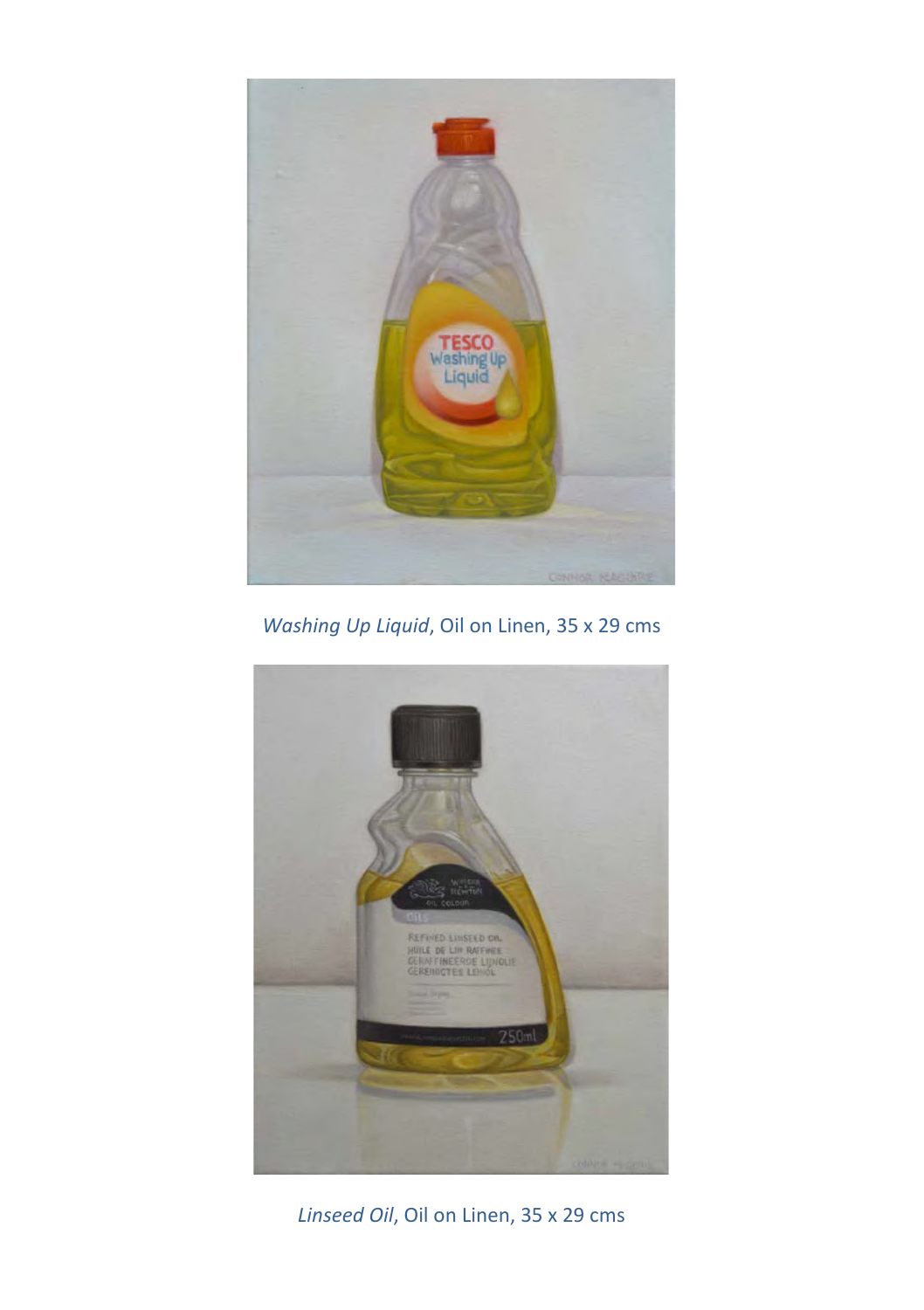

*Tomato Pasta*, Oil on Linen, 35 x 29 cms



*Batchelors Pasta*, Oil on Linen, 35 x 29 cms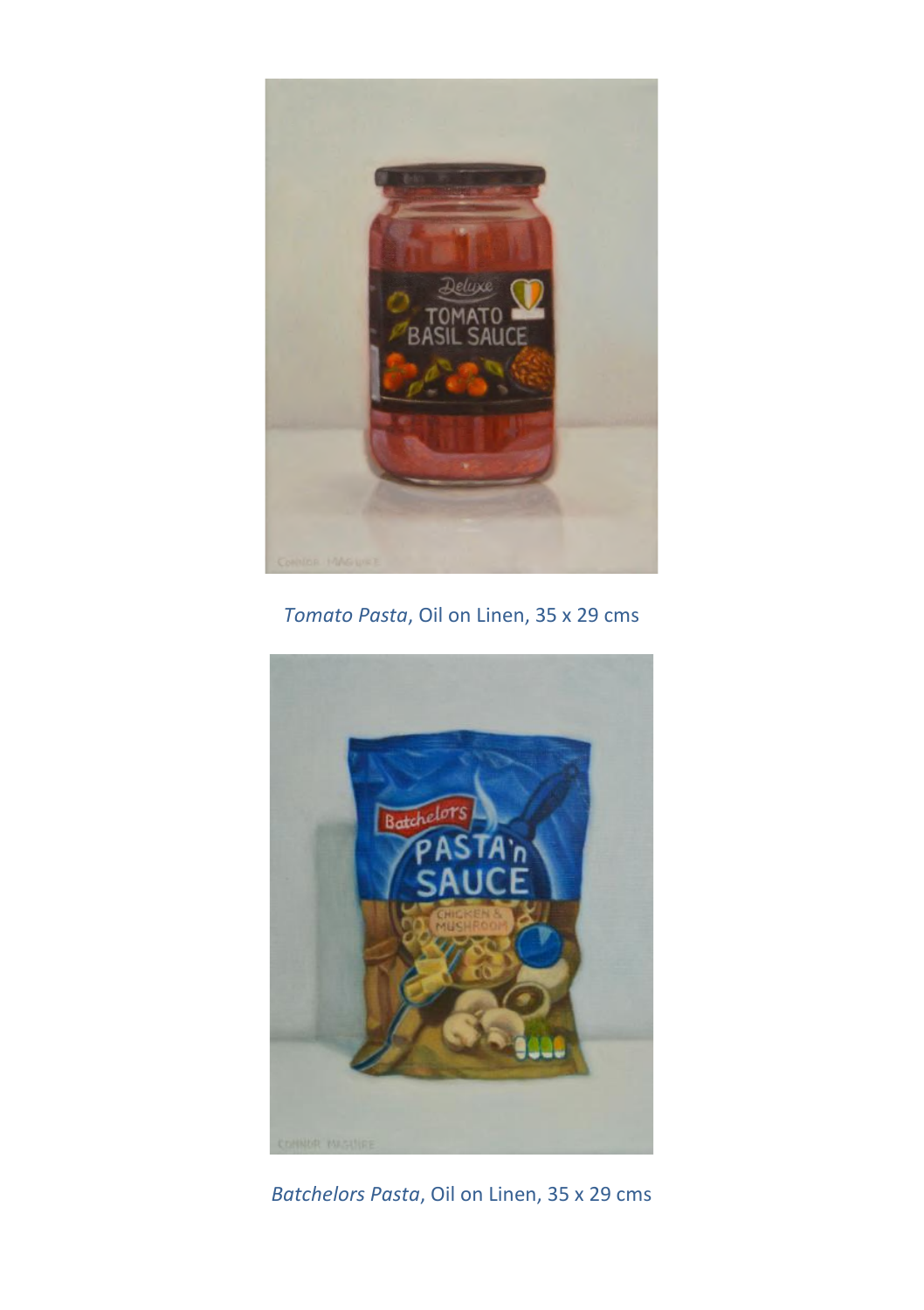

*Plant*, Oil on Canvas, 35 x 29 cms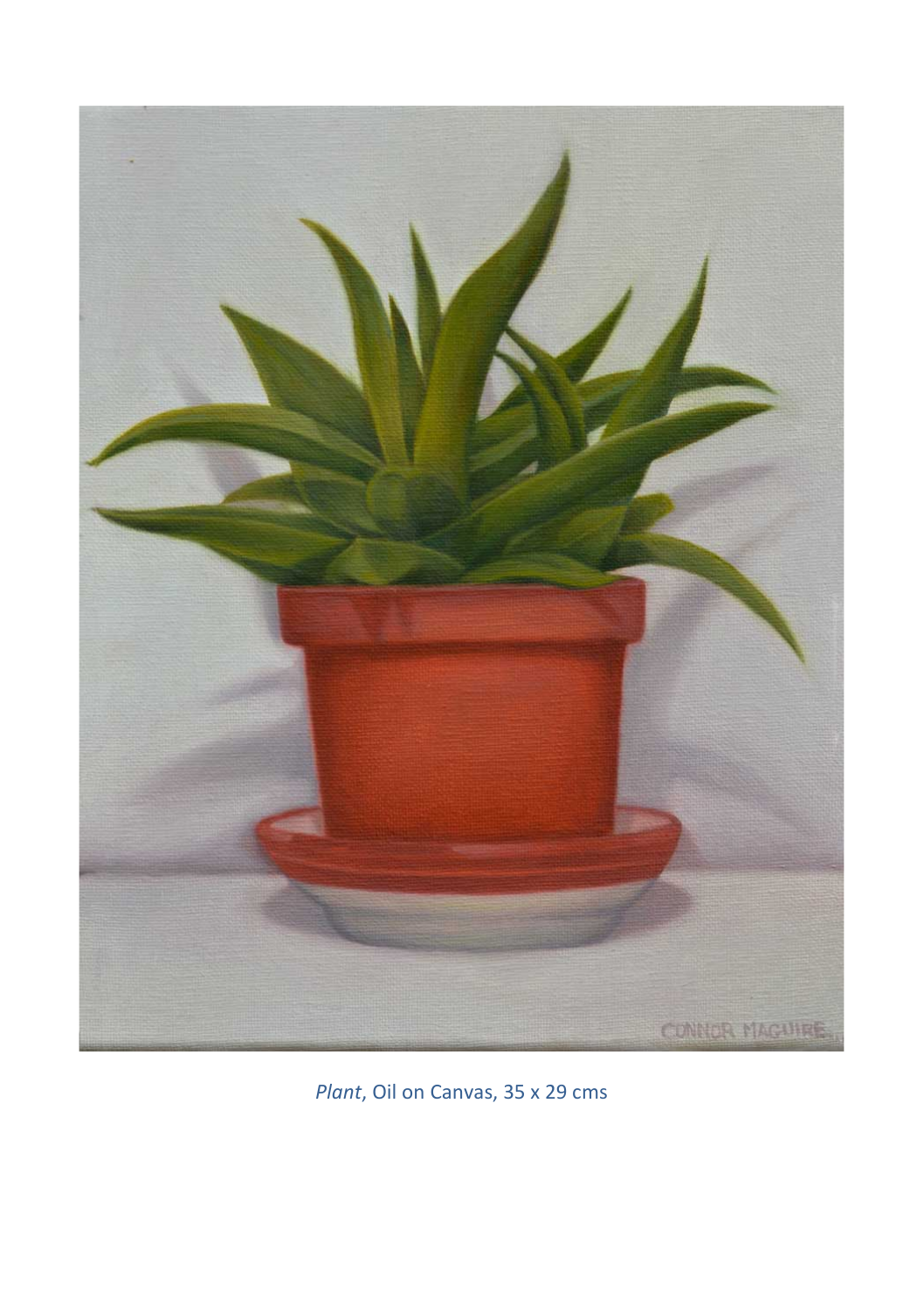### **FORTHCOMING EXHIBITIONS**

#### **HERE AND SOMEWHERE**

#### **CARA GORDON, ARUA**

 $6^{th}$  – 30<sup>th</sup> April 2022

Cara's first solo show since winning the gold medal at the RUA exhibition in 2021

#### **PRINTS FROM THE LODGE STUDIO**

#### **RICHARD CROFT, RUA**

 $4^{th}$  – 28<sup>th</sup> May 2022

One of NI foremost printmakers, this exhibition features work created on a large press originally built in London in 1930.

#### **DRAWING: A COMPARISON**

#### **GROUP SHOW**

1st June to Sat 2nd Jul

This exhibition, by five eminent artists, shows that drawings can hold their own against watercolours and paintings.

> Join our mailing list to keep up to date with other new shows and gallery events in the future: <https://www.artisann.org/newsletter-1.html>





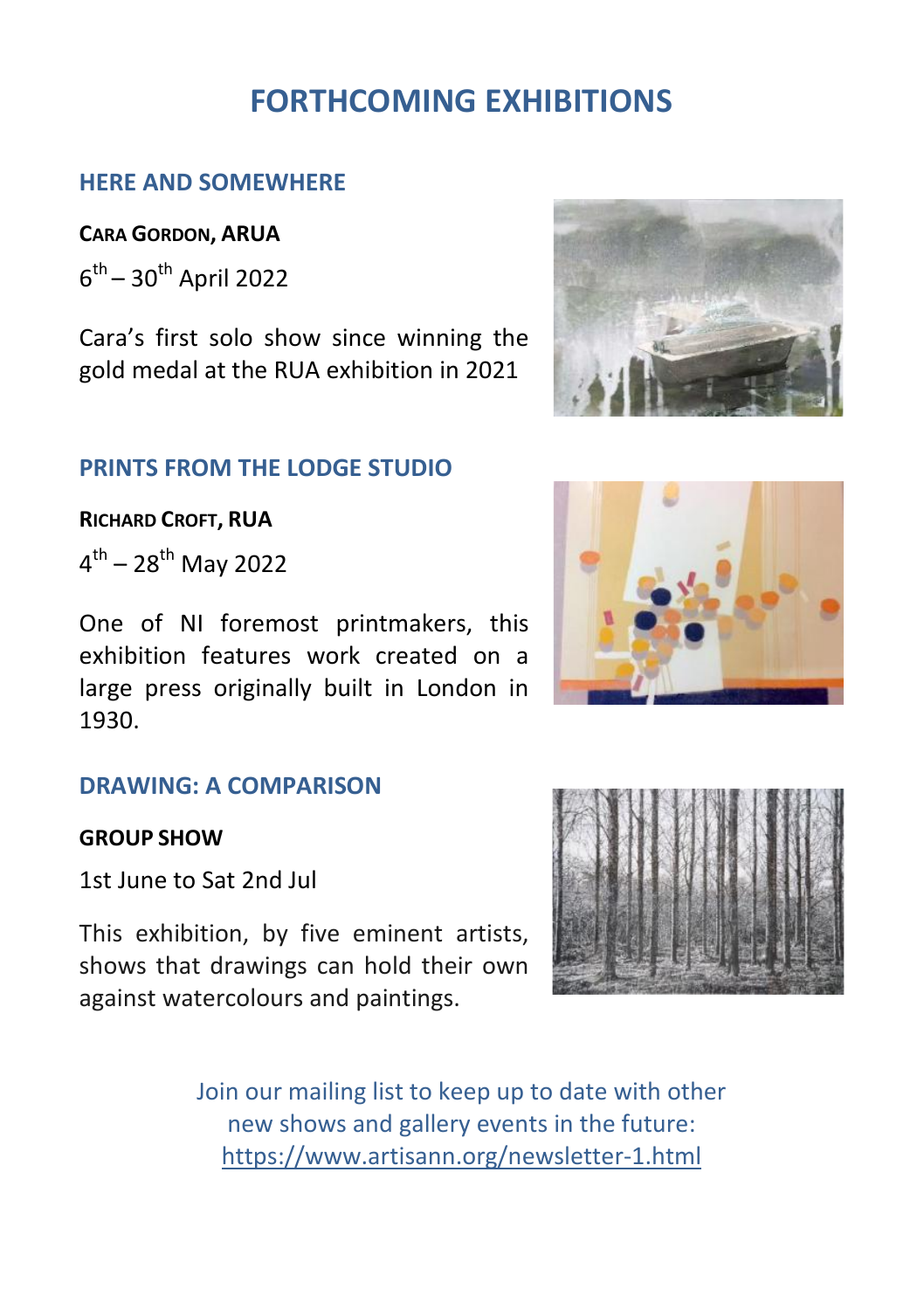#### **ARTISTS SHOWING AT ARTISANN**

#### **Painting:**

Sophie Aghajanian, RUA Barbara Allen, RUA James Allen, RUA Neisha Allen, RUA Keith Ayton Brian Ballard, RUA Lisa Ballard, ARUA Magdalena Blazejewicz John Breakey, RUA Richard Croft, RUA Jackie Crooks Karen Daye-Hutchinson, ARUA. ARE Frank Eyre Dan Ferguson Valerie Giannandrea McKeag Cara Gordon, ARUA Carol Graham, RUA Ciarán Harper Andrew Haslett Trina Hobson Jolita Jarutiené Gail Kennedy Rachel Lawell James MacKeever, ARUA Sam McCready Colin McGookin, RUA Rosie McGurran, RUA Harry McMahon Connor Maguire Aimee Melaugh Saffron Monks-Smith Charlie Scott Gary Shaw

#### *Cont*::

Stephen Shaw Neil Shawcross, RHA, RUA SMEaton Matthew Smyth Irene Sweeney Jennifer Trouton, RUA Raymond Watson Chris Wilson, RUA

#### **Pencil, Paper and Charcoal:**

Wilhelmina Peace Covington Lenka Davidikova Terry McAllister

#### **Sculpture, Ceramics and Glass:**

Patrick Colhoun, MRSS Alison Lowry James McKeever, ARUA Alan Milligan Raymond Watson Chris Wilson, RUA

#### **Photography, Prints and Mixed Media:**

Margaret Arthur, RUA Ann and Ken Bartley Julie Corcoran Jackie Crooks Karen Daye-Hutchinson, ARUA Rosie Fisher Rory McVeigh Tracey Moberly Aimée Nelson Peter Richards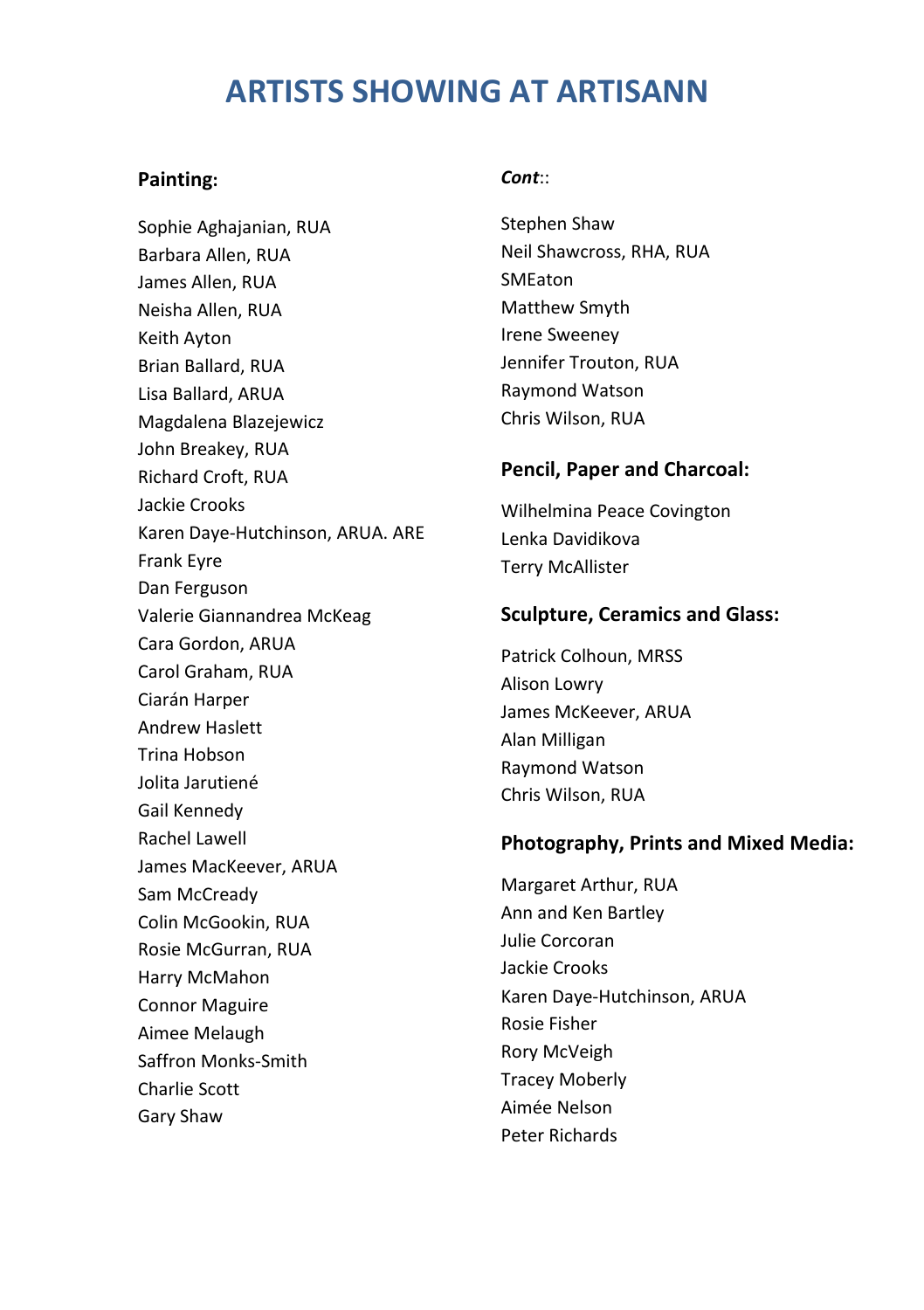*Gift Vouchers* 

### **CAN'T DECIDE WHAT TO BUY?**

### Why not give an ArtisAnn Gift Voucher? Available in multiplies of £20 or £50

Available on our website and sent by email to you or directly to the recipient



### **artisann.org/products/artisann-gallery-gift-card**

## *Gift Vouchers – the thoughtful gift*

Not exchangeable for cash/Valid for 6 months from date of issue.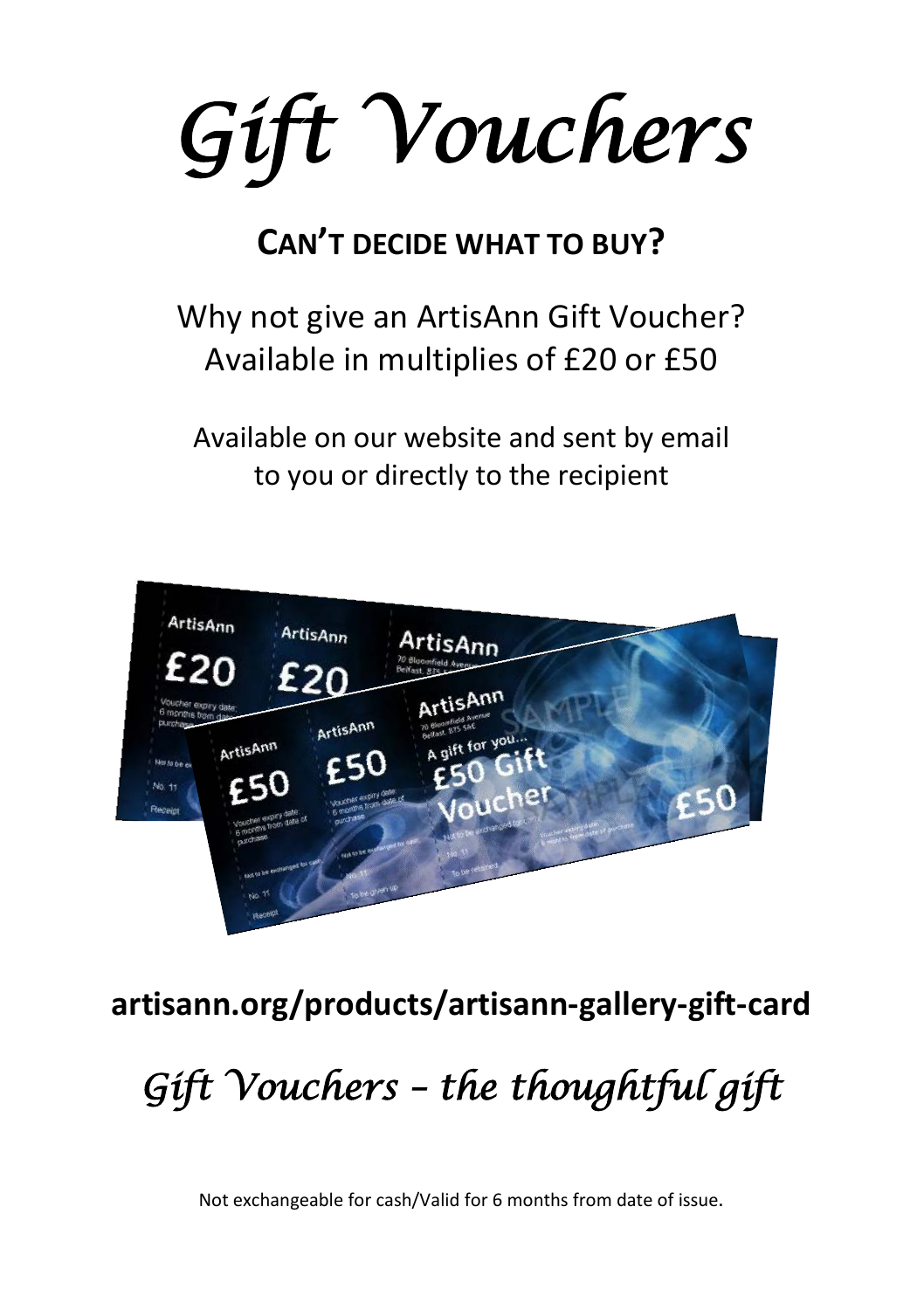## LOVE IT? OWN **IT!**

### **With an interest free loan from Own Art, you can take it home today!**

### **How do I apply?**

#### **You need to be:**

- Over 18
- UK Resident
- Employed, self-employed, or in receipt of a pension.

#### **What do I need to apply?**

- Photographic ID (driving licence, passport, etc.)
- Proof of address (utility bill, driving licence, etc.)
- Bank Account Direct Debit details (usually on your bank card)
- Employer/Pension details (name, address, phone no. or ref no.)

#### **How long does it take?**

Approximately 10 minutes to fill in the form either in the gallery or online at home – and, as you usually get approved straight away, you can bring your new artwork home immediately!

#### **Is there a limit?**

You can buy any original artwork from £100 to £10,000 from the ArtisAnn Gallery, including Prints and Sculptures. You pay over 10 months, starting four weeks after you sign up. You can even pay a deposit to make the monthly payments smaller!

### **For more information, or to sign up, just ask! ArtisAnn** *– Art that works for you!*